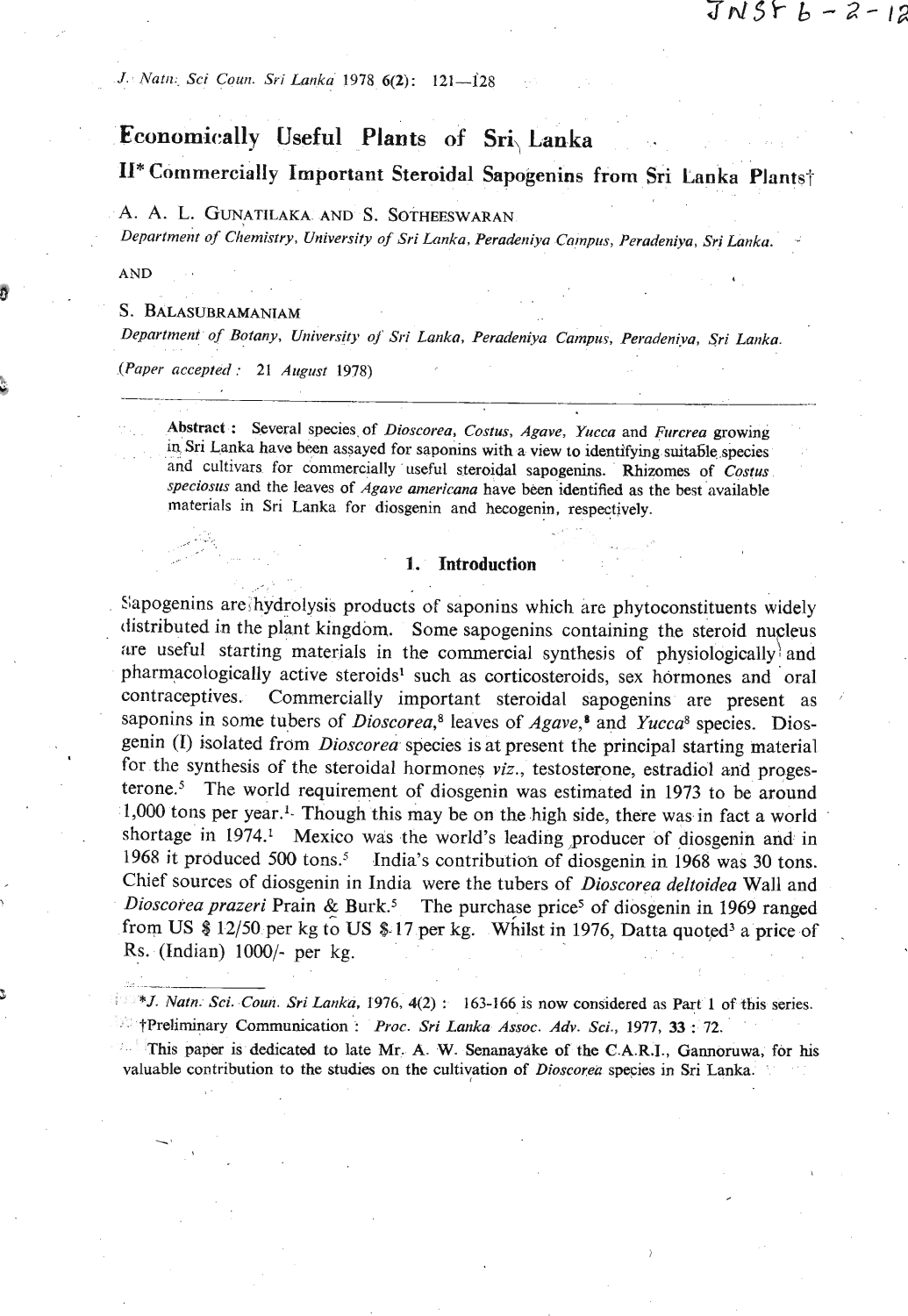Hecogenin (II), a 12-keto steroidal sapogenin, though unsuitable for the manufacture of oral contraceptives is satisfactory for corticosteroid synthesis.<sup>1</sup> In fact  $6\%$  of steroid precursors used by the pharmaceutical industry is hecogenin.<sup>1</sup> The leaf of Agave sisalana Perrine, which is widely grown in Kenya and Tanzania for obtaining fibre, gives a juice from which hecogenin is extracted. The chief hecogenin producer in 1968 was Africa (40 tons).6

An alternative source for diosgenin (I) was discovered in 1970 by Das Gupta and Pandey<sup>2</sup> who showed that from the rhizomes of Costus speciosus (Koen.) Sm. growing in India about 2.1% of diosgenin could be obtained. In 1974, Sarin et al.7 reported further studies on the rhizomes of *C. speciosus*. They found that the diosgenin content of these rhizomes varied from  $0.58$  to  $2.63\%$ .

Some Dioscorea, Costus, Agave and Yucca species are found growing wild and/or are cultivated in Sri Lanka. With the view to commercial exploitation for steroidal precursors we have screened these and some related species *viz., Furcrea foetida* and F. watsonia, for their saponin content.



**I** 

#### . , **2. Experimental** .

#### **2.1.** Froth test for Saponins

The plant part (100 mg) was chopped and was shaken with water in a test tube. If a persistent froth of **3 cm** length existed for 112 h, then the test was considered to be positive. $4$ 

#### **2.2. Extraction of Saponins**

The plant part (0.5 kg) which showed positive froth test was chopped 'and was immediately extracted in a soxhlet with rectified spirit (1 1.) for 24 h. The residue obtained after evaporation of solvent was extracted in a soxhlet with light petroleum (40-60") (250 ml) and the defatted residue was partitioned between *n*-butanol and water. The *n*-butanol layer was dried  $(Na, SO<sub>4</sub>)$  and evaporated. The weight percentage of the butanol soluble residue (saponin) was calculated. Haemolysis test<sup>4</sup> was performed on this residue as described below.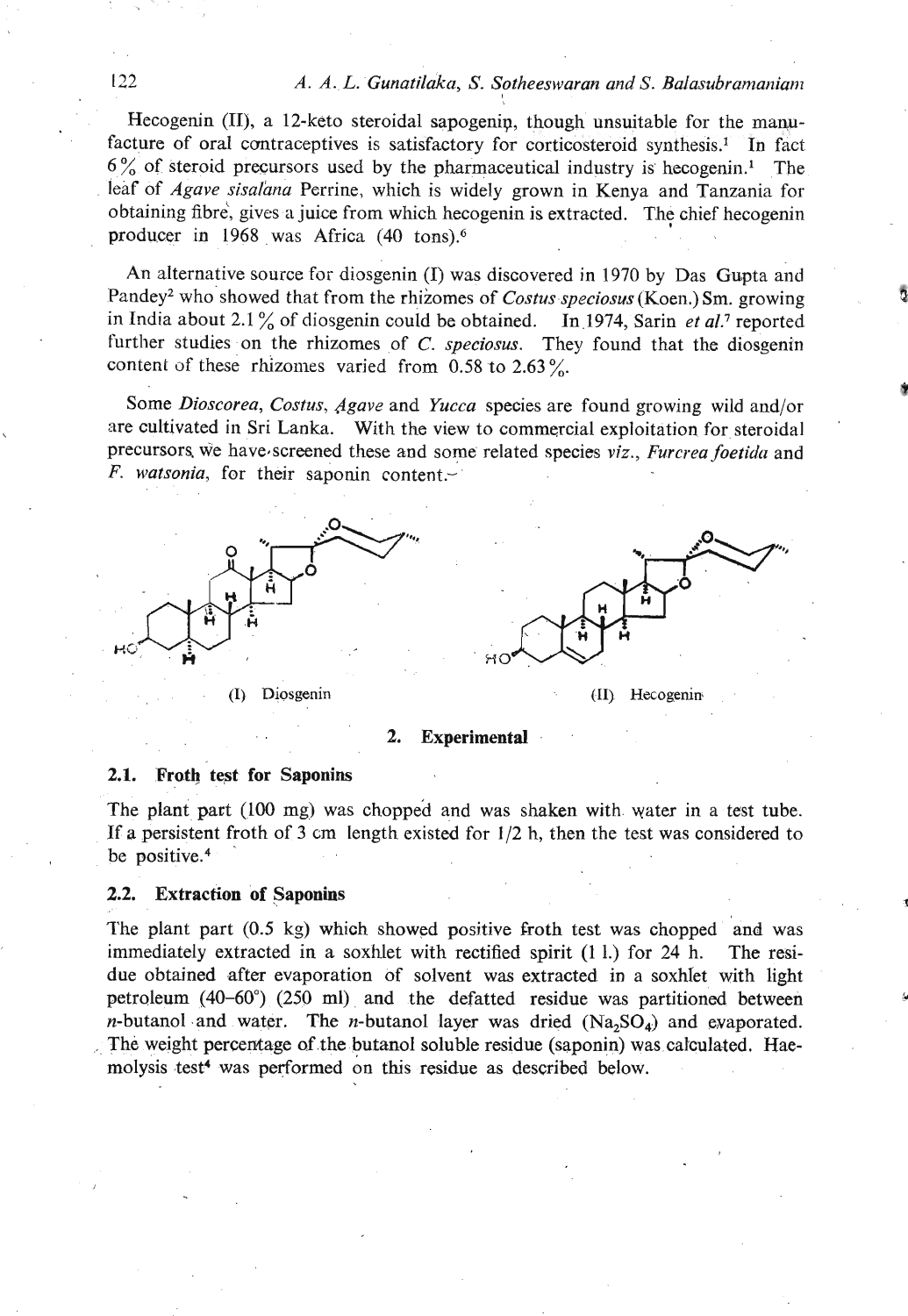# **Economically Useful Plants of Sri Lanka**

# **2.3. Haemolysis test4**

**4** 

A medium double layered plate of 5% bovine red cell suspension in isotonic phosphate buffer (pH 7.4) in 1.5% agar-buffer overlaid on 1.5% agar-buffer was used. A disc of filter paper saturated in the appropriate solution of the test substance dissolved in phosphate buffer and diluted serially two-fold in the same buffer was placed on-the surface of the well dried plate. Another disc containing digitonin in place of the test substance was placed on the same plate. The plate was left for 24 h and haemolytic zone, if any, was observed.

! . .

# 2.4. Hydrolysis of Saponins for TLC assay

The saponin (100 mg) was treated with rectified spirit (10 ml) and 10 ml of,  $10\%$ HCl. The mixture was heated under reflux for 4 h. Solvent was evaporated under reduced pressure and the residue was taken up in chloroform, washed with water and the organic layer was dried  $(Na_2SO_4)$ . The organic layer after concentration was subjected to TLC analyses using chloroform or chloroform-methanol (9 : 1) as developing solvents and ceric sulphate spray as the locating reagent.

The above single hydrolysis was sufficient for the assay of diosgenin. However, for detection of hecogenin a double hydrolysis (see section 2.6. below) was employed.

### **2.5. Isolation of Diosgenin** (I) **from** *Costus* **Speciosus**

The rhizomes (25 g) of *C. speciosus* were cut into small pieces and were heated (80°) with 50 ml of 10% HCl (w/w) for 4 h. After cooling, the hydrolysis product was extracted with chloroform ( $2' \times 25$  ml). The organic layer was dried (Na, SO,) and solvent evaporated. The residue was extracted with light petroleum  $(60^\circ - 80^\circ)$ (10 ml). The light petroleum extract on concentration gave a solid  $(0.3 \text{ g})$  whose TLC analysis indicated diosgenin to be the major sapogenin. Preparative TLC of the above solid gave pure diosgenin (0.2 g,  $0.8\%$  from undried rhizomes) which was identified by m.p., mixed m.p. and co-TLC.

#### **2.6. Isolation of Hecogenin** (11)

# 2.6.1. *Hydrolysis of Agave americana leaf saponin*

Fresh *A. americana* leaves (1 kg) were cut into pieces and extracted in a soxhlet with rectified spirit (4 1) for 12 h. Solvent was evaporated under reduced pressure and the residue was refluxed for 2 h with ethanolic HCI (lM, 300 ml). The reaction mixture was filtered, solvent was evaporated and the residue was treated with  $10\%$ alcoholic KOH until solution was alkaline. The mixture was refluxed for 30 min, cooled and extracted with ether. The ethereal layer was dried  $(Na, SO)$  and eva-The ethereal layer was dried  $(Na_2SO_4)$  and evaporated. The residue was crystallised from acetone to give pure hecogenin (1g, 0.1 %), m.p.  $258^\circ - 260^\circ$ . The hecogenin isolated was found to be identical with an authentic sample. (co-TLC and mixed m.p.).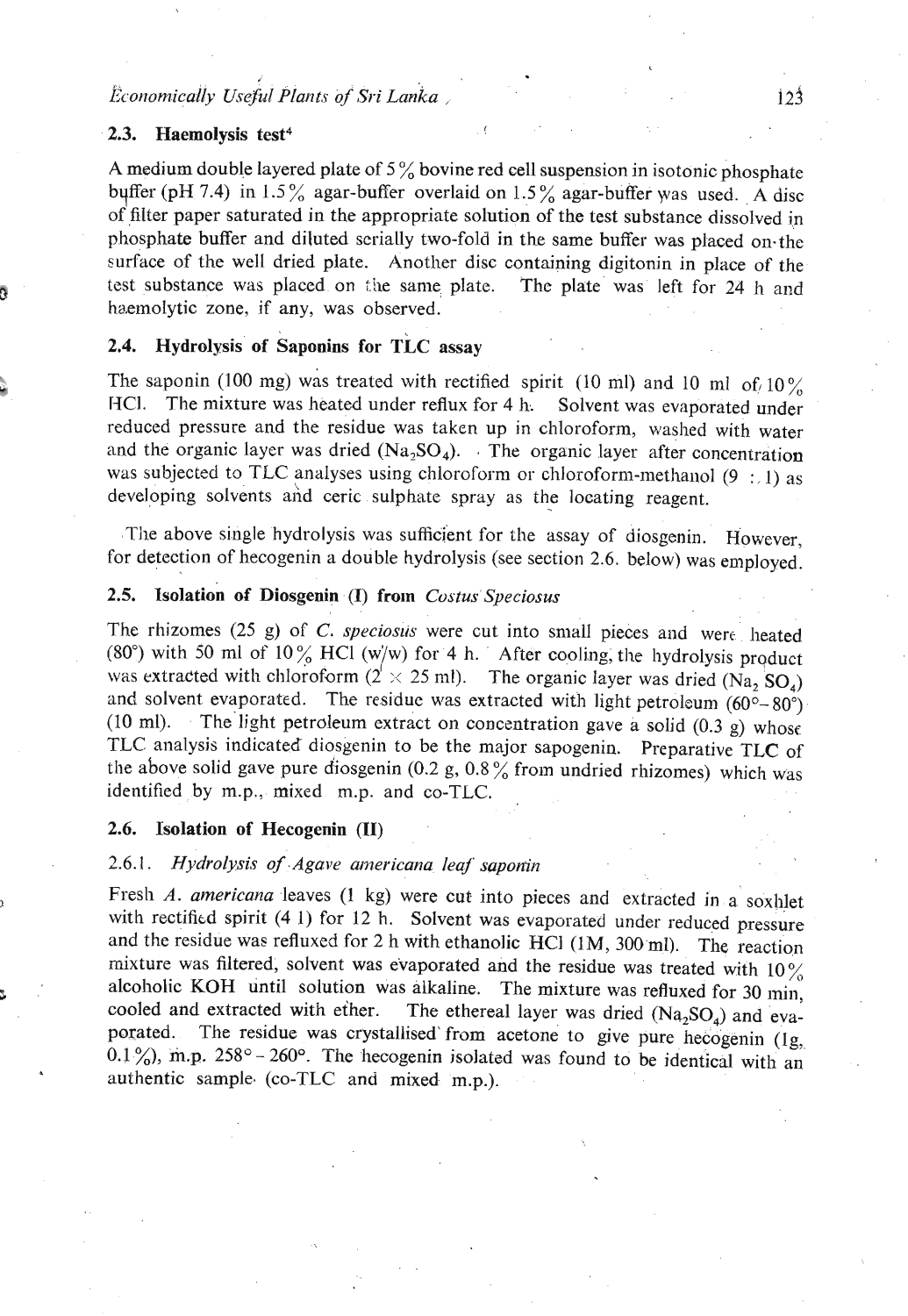Â

# *2.6.2. Direct lzydrolysis of Agave leaves*

Fresh *Agava americana* leaves *(1* kg) were chopped and ground in a mortar. The slurry thus obtained was transferred into a flask and heated with  $60\%$  H<sub>2</sub>SO<sub>4</sub> at 150° for 4 11. Hot filtration gave a precipitate which was further heated for 2 **h**  with 20% H<sub>2</sub>SO<sub>4</sub>. The residue from hot filtration was washed with water, with 1% NaOH and again with water. It was dried and the residue was extracted with chloroform. The chloroform extracts on concentration gave hecogenin (II) (0.5g, 0.05%), m.p. 259 $^{\circ}$ -261 $^{\circ}$ , identical with an authentic sample (co-TLC and mixed m.p.).

# **3.** Results and Discussion

# **3.1. Commercial source for Diosgenin (I)**

# 3.1.1 *Screening of the Dioscorea species of Sri Lanka*

Eleven different samples of underground tubers or aefial bulbils of *Diosroreas*  distributed amongst eight different species were collected from different parts of the country (see Table I). The saponins were extracted by the method given in Section 2.2. The weight percentages of the *n*-butanol soluble residues (saponins) are presented in Table 1. The n-butanol solubles were subjected to haemolysis test only **if** the yield was  $\geq 1$ %, since the underground tubers or aerial bulbils with a lower percentage will not be'of economic importance. Those residues showing positive haemolysis test were subjected to hydrolysis. The hydrolysates were compared on TLC with authentic samples of diosgenin (I) and hecogenin (11). The results are given in Table 1. Out of the *Dioscorea* species assayed, only *angili ala* can be considered as a source for the commercially useful diosgenin. However, because of the low percentage of diosgenin, this *Dioscorea* species would not be of economic importance.

The two *Dioscorea* species, *D. deltoidea* and *D. prazeri* have been exploited in India. It is estimated that from these species growing at an altitude of 3000 to 8000 ft., 90 kg of diosgenin per acre per year could be obtained.3 Two other species growing in the plains, D. *composita* Hemsl. and *D. florihunda* Mart. & Gal. have also been exploited<sup>3</sup> in India for diosgenin. According to trials carried out in India, the net profit from one acre of plantation per year, after extraction of diosgenin has been estimated to be around US  $$ 7,000/$ . However, there is no record of these high diosgenin yielding *Dioscorea* species in Sri Lanka. Our results indicate that since the local *Dioscoreas* assayed for diosgenin, which included some wild types, are not of economic importance, attempts should be made to introduce the Indian varieties, at least as intercrops in tea, rubber or coconut plantations. Since the saponin content could vary with locality and climatic conditions (see Table **2),**  prior to large scale cultivation, it may be necessary to estimate the saponin content of the Indian species once introduced to Sri Lanka. '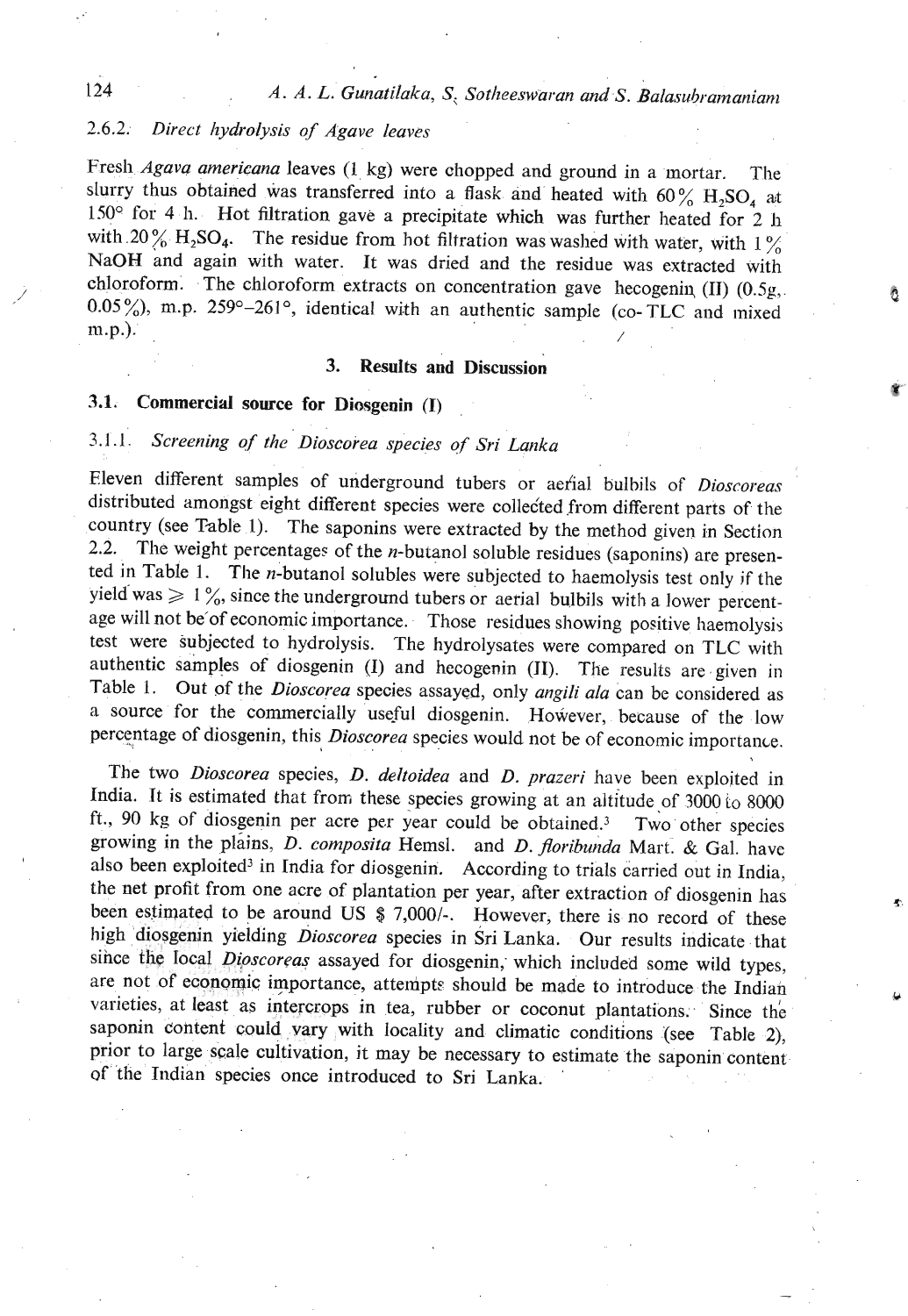| Species                                                  | Collection<br>Place of | Plant part                   | Saponin <sup>(%)</sup><br>Yield of | Haemolysis<br>Test† | Sapogenin                         |
|----------------------------------------------------------|------------------------|------------------------------|------------------------------------|---------------------|-----------------------------------|
| D. alata L.<br>(Jaffna purple)                           | Gannoruwa              | Tubers                       | $\ddot{ }$                         |                     |                                   |
| (Sin. Kahata ala)<br>D. alata L                          | Gannoruwa              | Tubers                       | 0.38                               |                     |                                   |
| (Sin. Kahata ala)<br>D. alata L                          | Atabage                | Tubers                       | $\frac{1}{2}$                      |                     |                                   |
| (Sin. Udala)<br>D. bulbifera L                           | Atabage                | Aerial bulbils               | 0.75                               |                     |                                   |
| D. bulbifera L.<br>(Sin. Udala)                          | Atabage                | Tubers                       | 2.2                                | $^{+}$              | No diosgenin,<br>No hecogenin     |
| D. bulbifera L                                           | Jaffna                 | Tubers                       | 1.65                               | 4 <sup>2</sup>      | No diosgenin,<br>No hecogenin     |
| D. esculenta (Lour) Burk.<br>(Sin. Kukulala)             | Gannoruwa              | Tubers                       | $\overline{10}$                    |                     |                                   |
| D. esculenta (Lour) Burk.<br>(Sin. Kiriala)              | Atabage                | Tubers                       | 0.20                               |                     |                                   |
| D. pentaphylla<br>(Sin. Katuala)                         | Atabage                | Tubers                       | 0.88                               |                     |                                   |
| Dioscores sp.*<br>(Sin. Angiliala)                       | Atabage                | aerial bulbils<br>Tubers and | $\overline{1.0}$                   | $+$                 | Very small amoun<br>of diosgenin. |
| (Sin. Java ala)<br>Dioscorea sp.*                        | Atabage                | Tubers                       | 0.32                               |                     |                                   |
| *The botanical names of these species are not available. |                        |                              |                                    |                     |                                   |

Economically Useful Plants of Sri Lanka

J

ŝ

 $125$ 

tNo haemolysis, --- ; weak haemolysis, + ; strong haemolysis, ++.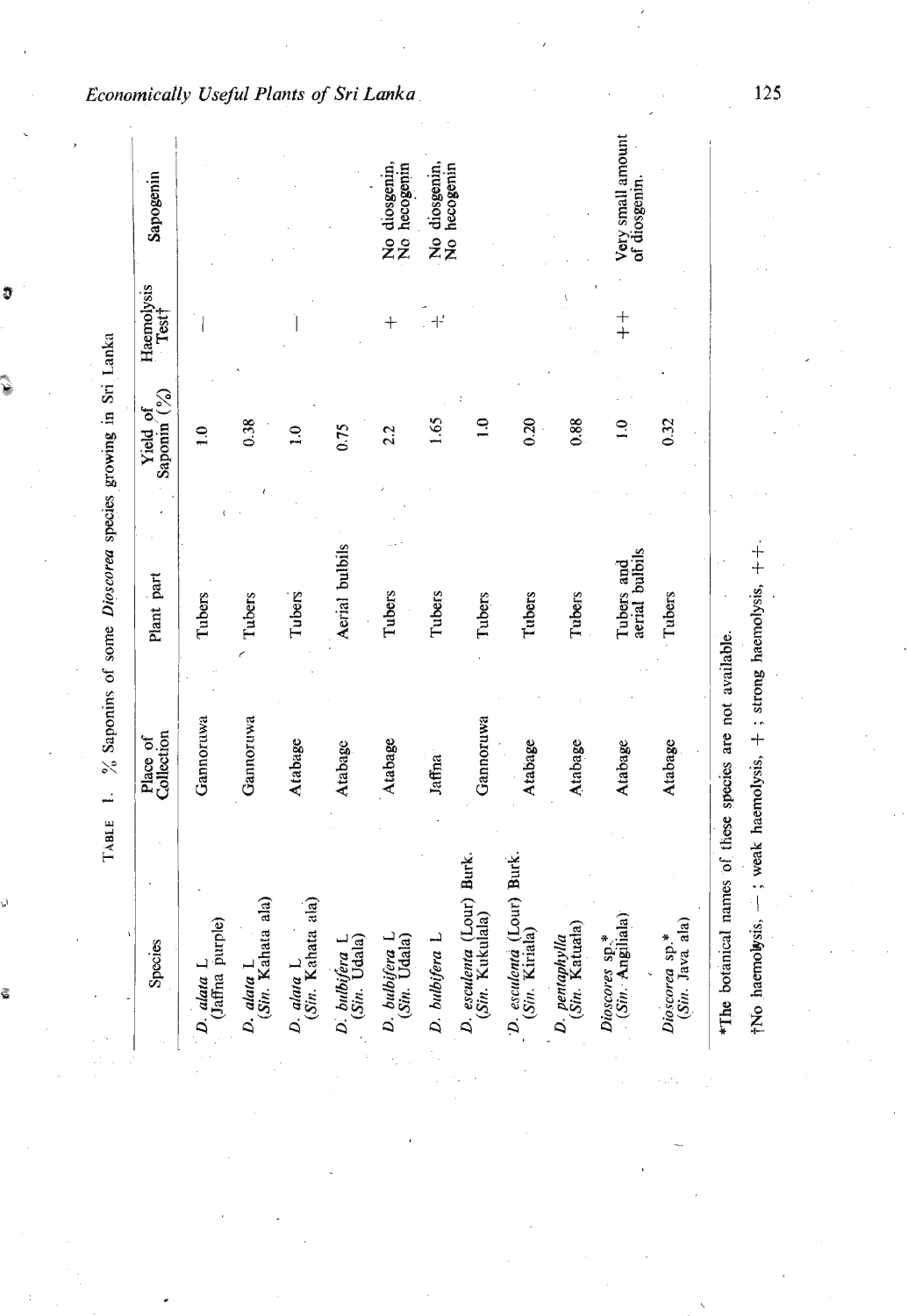# *3.1.2. Screening* of *the Costus species of Sri Lauzka*

Two different species of *Costus, viz. C. speciosus* and *C. afer* have been identified as growiqg in Sri Lanka. Several specimens of these were collected from different parts of the country. Saponins from the rhizomes were isolated using the method given in Section 2.2. The haemolysis test did not yield satisfactory results. Since the saponin content of most of the rhizomes studied were  $> 1\%$  the extracts were subjected to hydrolysis. The sapogenins were first assayed by TLC and the results indicated that all saponins of the *Costus rhizomes* studied had diosgenin as the major steroidal sapogenin (see Table 2). Tine presence of diosgenin m the hydrolysate was further confirmed by isolation. Diosgenin was also isolated in good yield from the *Costus* rhizomes by a direct hydrolysis route (see 2.5). The *Costus* species, especially *C. speciosus*, which grows wild in Sri Lanka is a good source of diosgenin in Sri Lanka. According to the economics of its cultivation in India<sup>3</sup>, one acre of land can give about *4000* kg of the dried rhizomes of *C. speciosus* per year. This on processing can yield 15 to 30 kg of diosgenin even if the yield of saponin is-only  $1\%$ . According to the 1976 purchase price3 this would fetch **US** \$ 1875to *\$3750.* Considering this to be an annual turnover for an acre plot cultivated, the foreign exchange earning would be in the region of Rs. (Sri Lanka) *28,725* to Rs. *57,450* per year. The cost of cultivation and extraction of diosgenin has not been considered in this computation. Considering the cheap labour available and the possibility of extracting diosgeniil from the rhizomes by a direct hydrolysis procedure which could be employed (see **2.5),** the total cost of labour and cost of extracting diosgenin in Sri Lanka cannot be much more than the Rs. (Indian)  $12,000$  estimated in  $\text{India}^3$  for a  $1.0\%$ yield of saponin from the rhizomes. As an initial experiment, we suggest that Costus speciosus should be cultivated as an intercrop in rubber estates.<br>
TABLE 2. % Saponins from the Costus species growing in Sri Lanka<br>
Spec *Costus speciosus* should be cultivated as an intercrop in rubber estates.

| <b>Species</b>              | Place of Collection | Yield of Saponin $(\frac{6}{6})$ | Haemolysis Test | Froth Test |
|-----------------------------|---------------------|----------------------------------|-----------------|------------|
| C. speciosus<br>(Koen.) Sm. | Gilimale            | 1.4                              |                 |            |
| C. afer                     | Kandy               | 0.3                              |                 |            |
| C. speciosus                | Kandy               | 0.7                              |                 |            |
| C. speciosus                | Deraniyagala        | 2.5                              |                 |            |
| $MIX$ and $\sim$ monitors.  |                     |                                  |                 |            |

|  |  |  | TABLE 2. % Saponins from the Costus species growing in Sri Lanka |  |  |  |  |  |  |  |  |  |
|--|--|--|------------------------------------------------------------------|--|--|--|--|--|--|--|--|--|
|--|--|--|------------------------------------------------------------------|--|--|--|--|--|--|--|--|--|

I

**\*Weakly positive.** 

*Note* : Diosgenin (I) has been shown to be present in the hydrolysates of all the saponin extracts by **TLC and from the sample of C.** *speciosus* **from Deraniyagala, (I) has been isolated and** . **identified. In all the cases, rhizomes contained saponins.**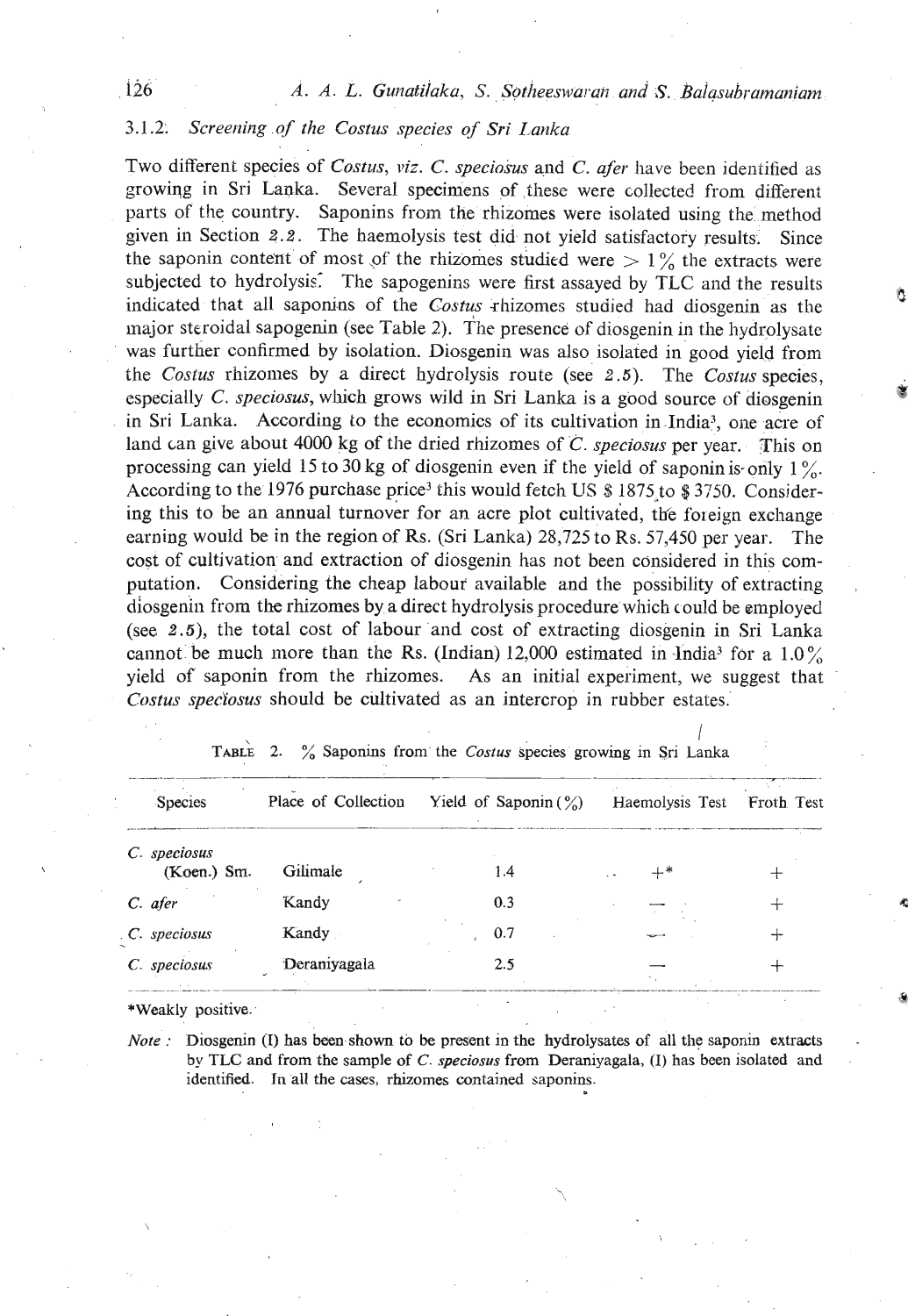#### 3.2. Commercial source of hecogenin (II)

Phytochemical screening of the Agave, Yucca and Furcrea species growing in Sri Lanka was undertaken with the view to identifying the best source of hecogenin. The species studied are listed in Table 3. Agave americana was found to be the best source of hecogenin. The fresh leaves contain ca.  $1.5\%$  of saponin. Hydrolysis of this gave hecogenin in a reasonable yield. The conventional method involving extraction of saponin using solvents is too expensive and is not economically viable. The economically feasible route would be to chop the leaves and heat with 60%  $H_2SO_4$  and effect the hydrolysis before extracting hecogenin (see 2.6.2.).

| Species*                                             | Plant<br>part† | Yield of<br>Saponin<br>$\binom{9}{0}$ | Haemolysis<br>test‡ | TLC of sapogenin mixture |           |  |
|------------------------------------------------------|----------------|---------------------------------------|---------------------|--------------------------|-----------|--|
|                                                      |                |                                       |                     | No. of spots             | Hecogenin |  |
| Agave americana L Var. Variegata                     | leaves         | 1.5                                   | $++$                | 4                        | $+$ it    |  |
| A. angustifolia Haw.                                 | fruits         | 1.1                                   | $+ +$               | 6                        | ┿         |  |
| A. franzosoni Baker                                  | fruits         | $0.6**$                               |                     |                          |           |  |
| A. rigida Mill Var, Sisalana Engl.                   | leaves         | 1.1                                   |                     |                          |           |  |
| A. toquilana Wood                                    | leaves         | $0.3**$                               |                     |                          |           |  |
| Yucca aloifolia L                                    | leaves         | 2.3                                   | ╃                   | 3                        | ┽         |  |
| Y. gloriosa L                                        | leaves         | 7.2                                   | $^{+}$              | 3                        | ⊹         |  |
| Furcrea foetida (L) Haw.<br>$($ = F. gigantia Vent.) | leaves         | 1.0                                   | $++$                | 4                        | $^{+}$    |  |
| F. watsonia Hort.                                    | fruits         | $0.5**$                               |                     |                          |           |  |

TABLE 3. Results of the screening of Agave, Yucca, and Furcrea species of Sri Lanka for their saponin contents.

\* All the plant parts were collected in and around Peradeniya.

† Fresh plant parts were used in the extraction.

 $\therefore$  No haemolysis, --; weak haemolysis, +; very strong haemolysis, ++.

No further analysis was performed as the saponin yield was low (  $\langle 1\% \rangle$ )

++ Isolated and identified by comparison with an authentic sample.

#### 4. Conclusion

The results indicate that none of the locally growing Dioscorea species including some wild ones studied is suitable as a commercial source of diosgenin. If diosgenin rich Indian Dioscorea species, viz. D. deltoidea, D. prazeri, D. composita and D. floribunda prove to be good sources of diosgenin under local conditions, steps should be taken to introduce them for commercial exploitation.

 $3 - 16758$